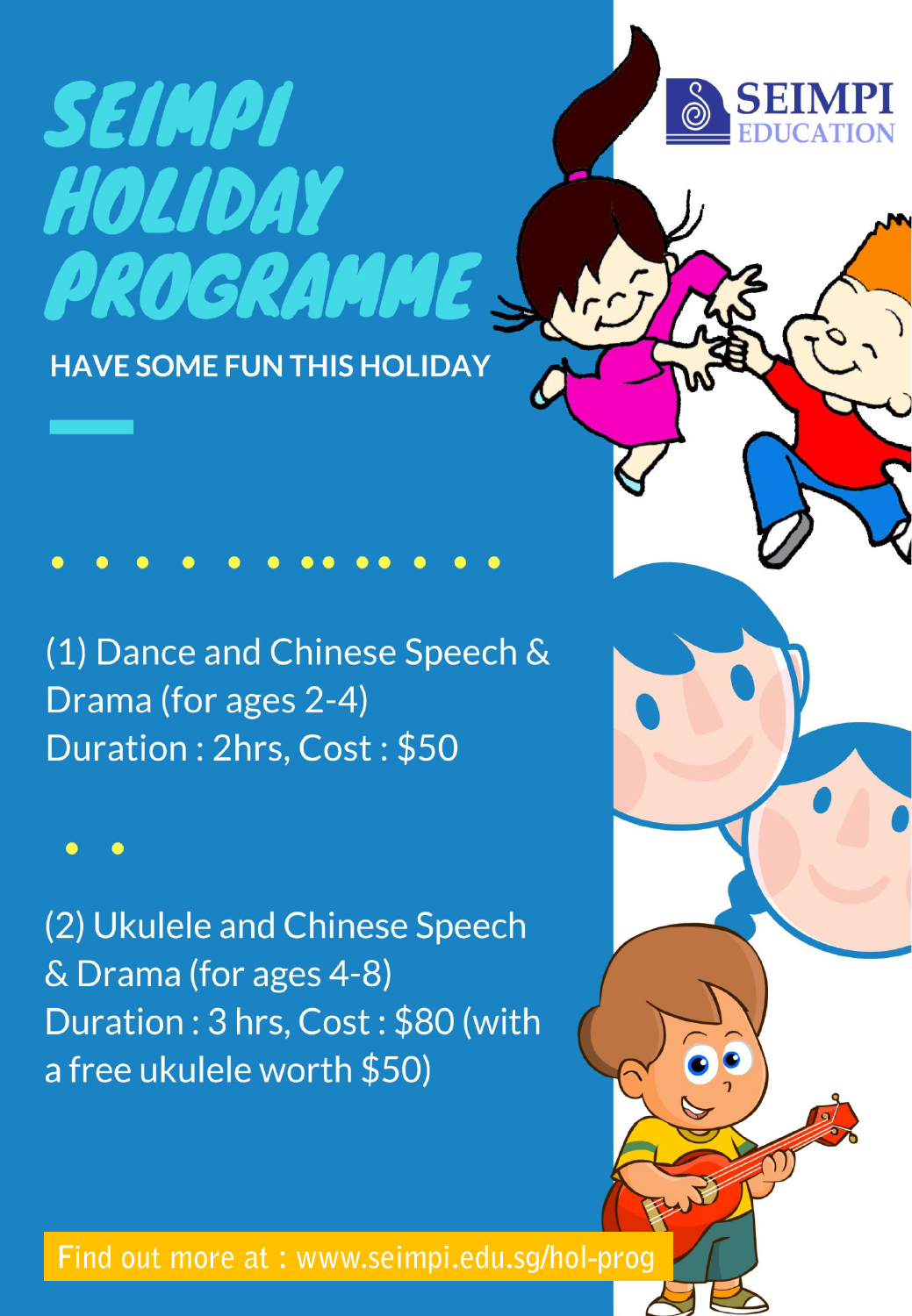## **CHINESE SPEECH AND DRAMA**

Every child is born with their unique inner strength to perceive their surroundings and happenings differently from each other. In order to convey their feelings, most children will use speaking as the most obvious manner to communicate with each other. In order to strengthen children's communicative skill, we have set up an interesting Chinese Speech and Drama holiday course, with the objective to assist children to develop this skill in a friendly and conducive environment. The course is



designed with the objectives to upgrade children's present ability in communicating in Chinese, with age appropriate and innovative approaches. Our instructor will be using music, drama, attractive pictures and cards, coupled with games which are created solely for Chinese speech and drama in this program. We hope our children will eventually learn to love the language and grow confidence in using and speaking the language happily and effortlessly.

Age  $: 2 - 3$  years old Duration : 1 hour Descriptions:

| <b>Learning Components</b>   | <b>Activities</b>                                 |
|------------------------------|---------------------------------------------------|
| Listening & Pronunciation    | Imitations in speaking in proper pronunciations   |
| <b>Physical Activities</b>   | Physical movements specially for drama activities |
| Drama Games                  | Listening to stories, leading into simple acting  |
| Word Recognition             | Linking objects with words on cards               |
| Songs and Rhymes             | Sing and chant with correct nuances               |
| Games to develop whole brain | Unique games that help to develop cognitive skill |

Age  $: 4 - 8$  years old Duration : 1.5 hour Descriptions:

| <b>Learning Components</b>  | <b>Activities</b>                                 |
|-----------------------------|---------------------------------------------------|
| Listening & Speaking        | Engage in dialogues with friends and teachers     |
| <b>Picture Descriptions</b> | Expand vocabulary needed in different situations, |
|                             | using proper grammar and sentences for            |
|                             | descriptions                                      |
| Drama Performance           | Learning scripts for a drama performance          |
| <b>Physical Movements</b>   | Body movements and stretching specially for       |
|                             | drama activities                                  |
| Improvisation               | Drama games that develop creativity, spontaneity, |
|                             | memory and thinking skills                        |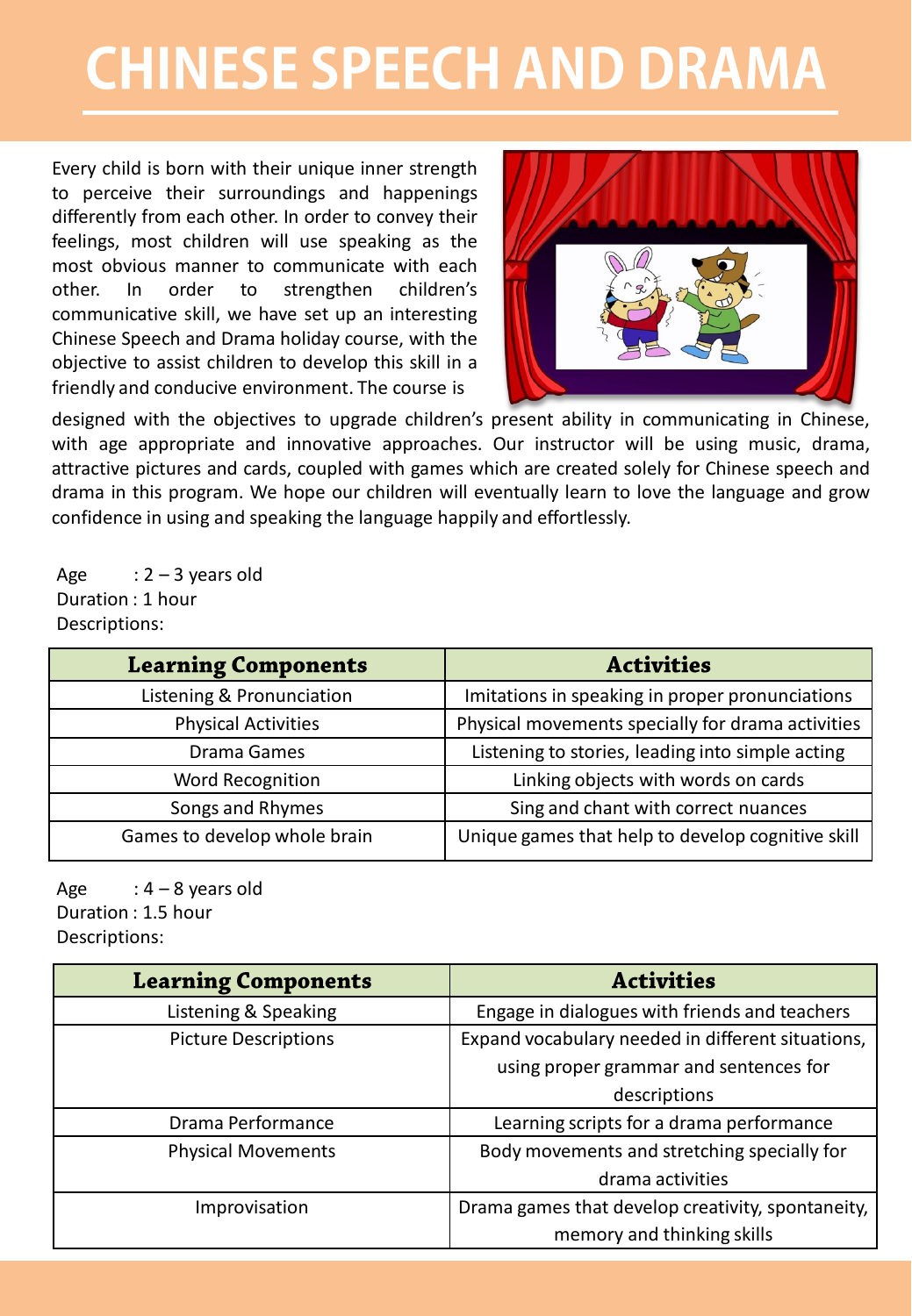

每个孩子天生就有各自的能力,他们的奇 思妙想,对事情和事物的不同看法和理解, 语言是最直接的表达。诗韵培训中心为孩 子提供了一个良好的语言学习环境,我们 开设的假期演讲与戏剧课程,是针对幼儿 的华文水平所设计,提升孩子的语言表达 能力。本中心课程内容生动有趣,通过语 言、图片、文字、表演、音乐的传达,让 孩子去感受、去喜欢、甚至去模仿,掌握 正确的语言知识。



| 年龄          | $\therefore$ 2 - 3 岁 | 学习项目 |
|-------------|----------------------|------|
| 上课时间 : 1 小时 |                      |      |

| 学习环节    | 学习内容               |
|---------|--------------------|
| 宝宝聆听与发音 | 听音乐哼唱, 模仿声音, 学习发音  |
| 宝宝做活动   | 音乐与律动,             |
|         | 学会肢体动作是如何用语言表达     |
| 戏剧游戏    | 听故事,发挥其想象力,        |
|         | 简单戏剧表演             |
| 宝宝认识实物  | 通过图卡和实物, 认识一些词汇和发音 |
| 宝宝读儿歌   | 学习简易的儿歌, 体验节奏韵律    |
| 左右脑启发游戏 | 手脑并用,拓展思维能力        |

年龄 : 4 - 8 岁 上课时间 : 1.5 小时

学习项目

| 学习环节  | 学习内容              |
|-------|-------------------|
| 聆听与会话 | 听音乐哼唱,模仿声音,准确的中文表 |
|       | 达                 |
| 看图说话  | 通过教具的演示,能用丰富的词汇描述 |
|       | 它的形状、颜色、功能等       |
| 戏剧表演  | 朗读儿歌、诗歌、短文;演讲故事,练 |
|       | 习对话,角色扮演          |
| 肢体活动  | 音乐与律动,强化肢体语言      |
| 即兴表演  | 戏剧游戏,发挥其想象力、创作力、记 |
|       | 忆力和思维能力           |